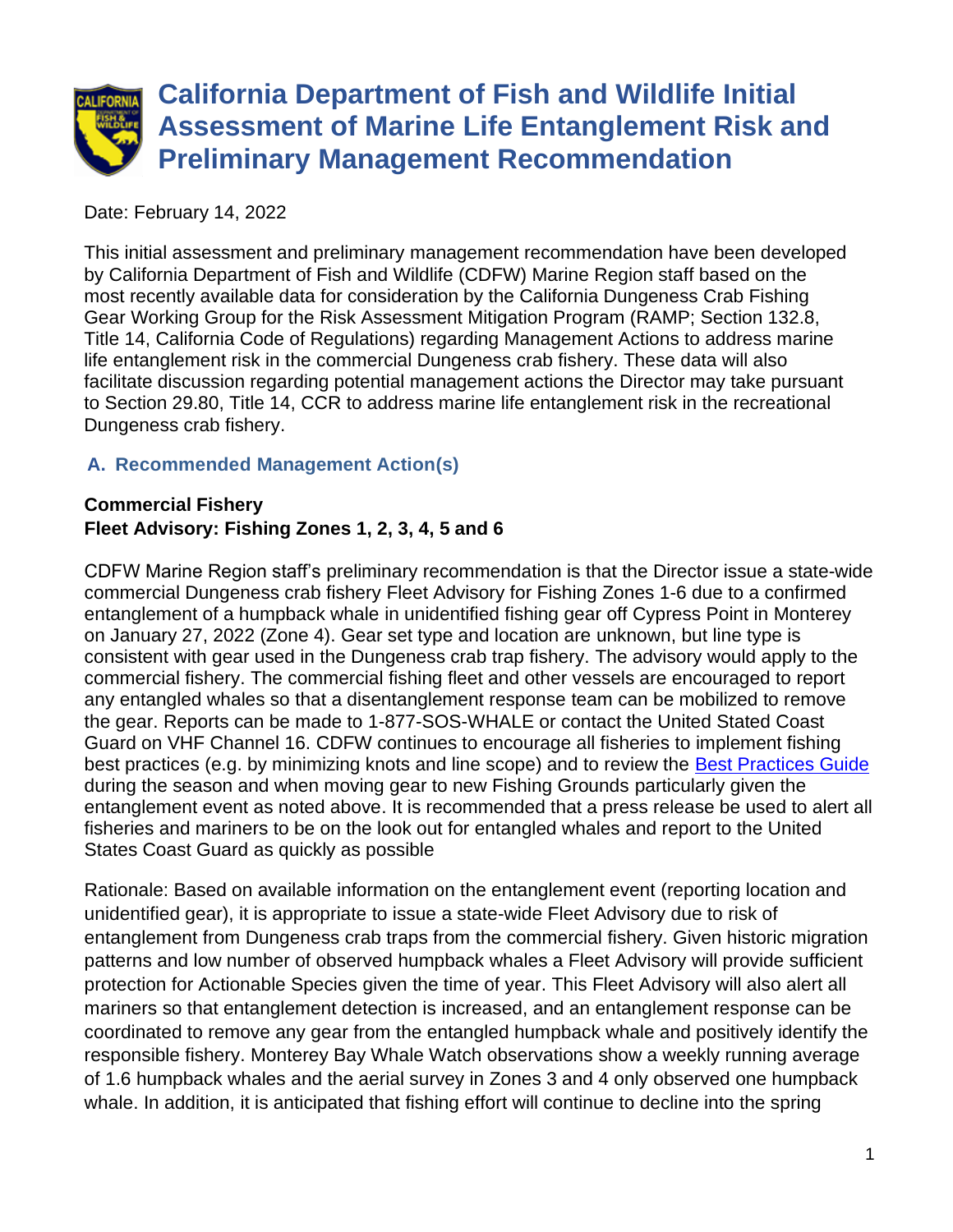months. Based on few observed whales, known historic migration patterns and lower fishing effort a Fleet Advisory will be sufficiently protective of Actionable Species under RAMP. CDFW will continue to monitor all available data to inform the next risk assessment (expected to occur on or around March 17, 2022).

#### **Summary of RAMP triggers and Management Considerations analyzed during preparation of this Final Assessment and Final Recommendation.**

**B. Marine life entanglement risk, based on triggers in subsection (c)**

## **Confirmed Entanglements in California Commercial Dungeness Crab Gear:**

- During the current Fishing Season: 0
- During the current calendar year: 0
- During the 2021 calendar year: 1 humpback whale

## **Confirmed Entanglements in Unknown Fishing Gear reported from California:**

- During the current Fishing Season: 1 humpback whale (pending review)
- During the current calendar year: 1 humpback whale (pending review)
- During the 2021 calendar year: 3 humpback whales

## **Marine Life Concentration Surveys and/or Satellite Telemetry Observations:**

• **Fishing Zone 1-6:** No Management Action triggers reached

# **C. Scope of risk based on Management Considerations in subsection (d)**

Section 132.8(d)(2): Information from NOAA

• No additional information was made available for this risk assessment

Section 132.8(d)(3): Effectiveness of management measures to reduce entanglement risk

- Given the unknown gear type involved in the entanglement, the reporting location and relatively low fishing effort by the commercial fishery within Zone 4 (where the entanglement was reported), a Fleet Advisory will be sufficiently protect Actionable Species within the Fishing Grounds.
- Fishing Depth Constraints: given the low abundance of humpback whales in the Fishing Grounds, it is not possible to identify an appropriate depth-based closure which would reduce co-occurrence. Therefore, implementing a depth constraint would not be an effective management measure.
- Fishery Closures or Vertical Line Reductions: given the low abundance of humpback whales, would be overly restrictive given the low risk of entanglement. Historic migration patterns suggest most humpback whales have departed the fishing grounds and remain in their winter breeding areas. Combined with declining fishing effort, this indicates low co-occurrence, and therefore low entanglement risk.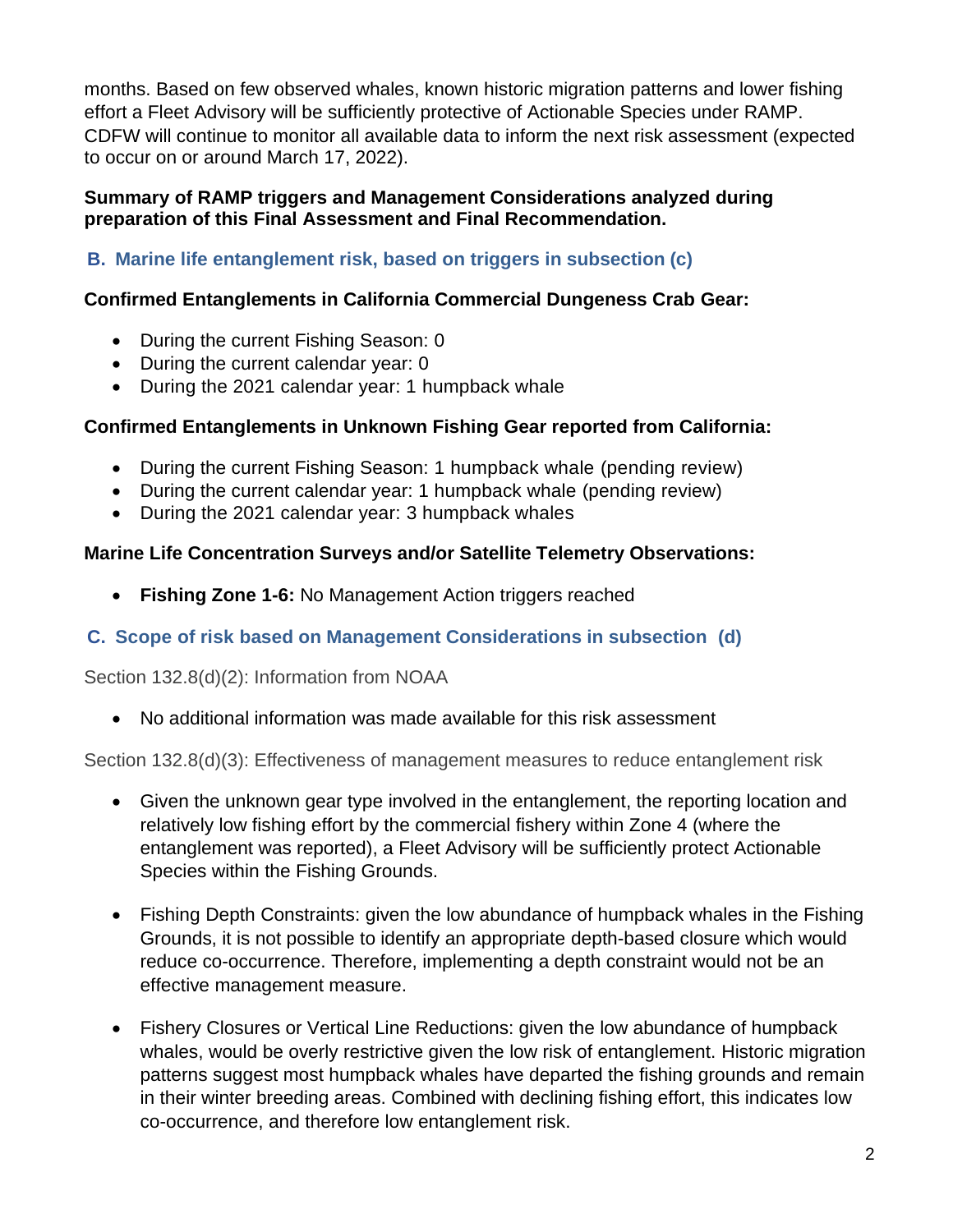• Use of Alternative Gear cannot be authorized prior to April 1 and no gear is currently authorized for use.

Section 132.8(d)(4): Total economic impact to the fleet and fishing communities

• A Zone closure or Depth Restriction would have higher economic costs to the commercial fishery and given the overall entanglement risk is not warranted at this time.

Section 132.8(d)(5): Data availability within and across Fishing Zones

• CDFW aerial survey data are available for Fishing Zones 3 and 4. MBWW data are available for Fishing Zone 4.

Section 132.8(d)(6): Known historic marine life migration patterns

• Aerial surveys and MBWW indicate few humpbacks whales, which aligns with known historic migration patterns.

Section 132.8(d)(7): Fishing Season dynamics

- Weekly total landing volume has decreased since the beginning of January, with the highest harvest coming from Fishing Zone 3, followed by Fishing Zone 1. So far, 67% of the total volume harvested for this season has been from Fishing Zone 1, with 29% from Fishing Zone 3 and less than five percent coming from each of the other Fishing Zones.
- Weekly vessel activity and number of landings has also declined since the beginning of January, with the highest activity in Bodega Bay, San Francisco, Crescent City, and Trinidad (Figure 4). Overall, 42% of the total volume harvested for this season has been landed into Crescent City, with 20% landed into Eureka, 11% each landed into San Francisco and Half Moon Bay, seven percent landed into Bodega Bay, six percent landed into Trinidad, and less than five percent landed into Fort Bragg, Monterey, and Morro Bay.
- Looking at vessel activity by port over the course of the season, the highest activity has been in Crescent City (82 vessels) and Eureka (67 vessels), followed by San Francisco (53 vessels), Half Moon Bay (53 vessels), and Bodega Bay (51 vessels; Figure 5). Vessels have also made landings into Fort Bragg (30), Trinidad (22), Monterey (14), and Morro Bay (3).

Section 132.8(d)(8): Known distribution and abundance of key forage

• Numerous bait balls (presumed to be schooling fish) were observed during the aerial survey.

Section 132.8(d)(9): Ocean conditions

• As of February 10, 2022 La Niña conditions are expected to continue into the Northern